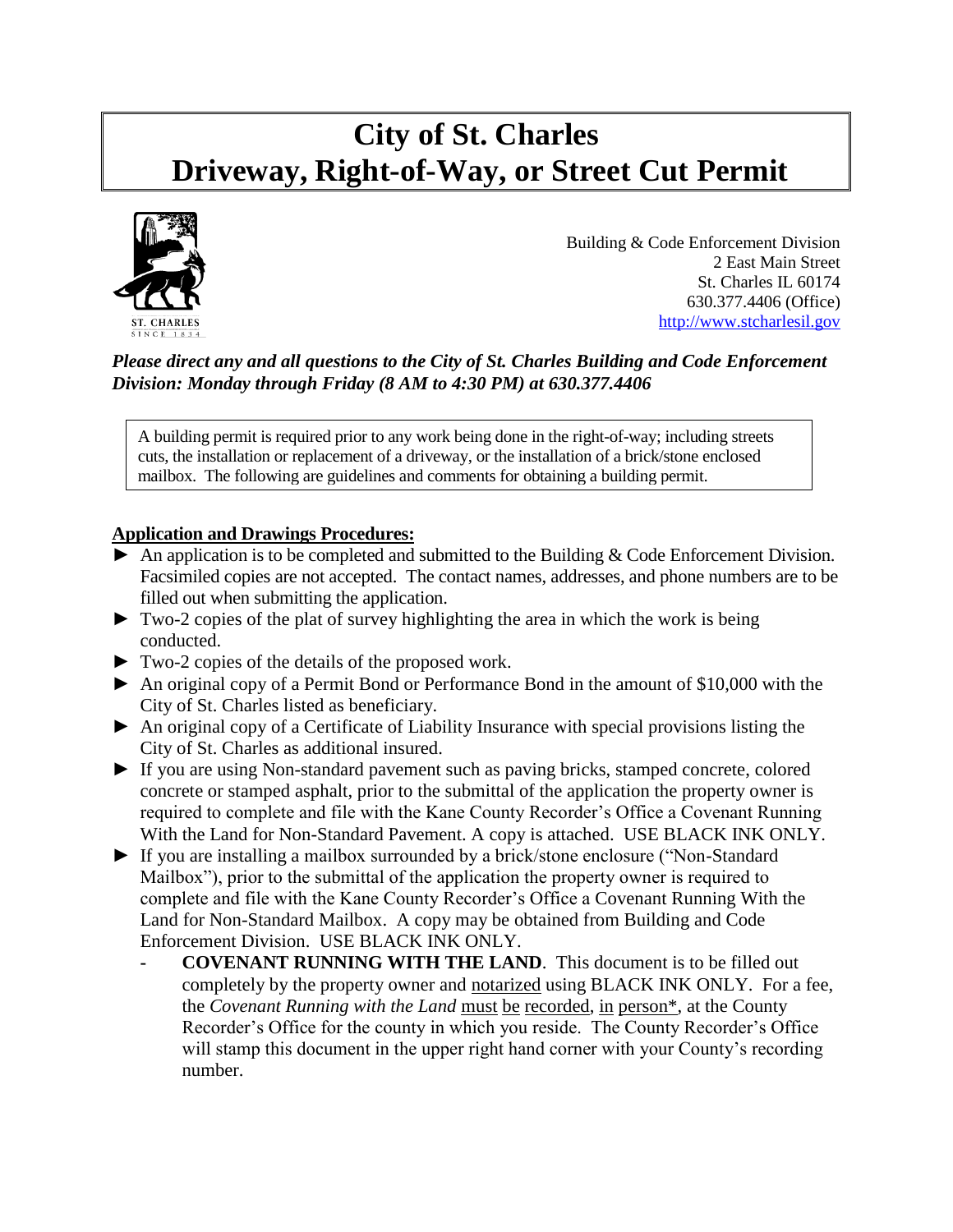Kane County Recorder's Office<br>
719 South Batavia Avenue Bldg C<br>
421 North County Farm Road 719 South Batavia Avenue Bldg C Geneva, IL 60134 Wheaton, IL 60187 Phone: (630) 232-5935 Phone: (630) 407-5400 Hours: 8:30 – 4:30 M-F Hours: 8:00 – 4:30 M-F [www.kanecountyrecorder.net](http://www.kanecountyrecorder.net/) [www.dupageco.org](http://www.dupageco.org/)

 $\triangleright$  Our goal is to complete the review of your building permit within (10) working days.

\* **PLEASE NOTE**: For your convenience, the City will record the Covenant of Running With the Land on your behalf, but the Recording Fee, currently \$52.00, must be paid in advance and may add up to (5) additional working days to the review time of your permit.

## **Application – Permit Fees: (All payments are to be made in either a check or cash)**

- $\triangleright$  A filing fee is to be paid at time of submission of application and plans. Payment is to be submitted either in check, cash, or money order – no electronic payments accepted:
	- Right-of-way permit and/or private driveways \$80.00 dollars
	- (Optional Recording Fee) \$52.00 dollars

#### **R.O.W. Permit:**

# **Right-of-Way and/or private driveways**:

► This type of permit will need to be obtained for all other R-O-W work that does not require open cutting a street or replacing a driveway.

## **R.O.W. Permit for Driveway:**

- ► This type of permit will need to be obtained anytime a driveway is removed and replaced. As of June 1, 2009, the City of St. Charles requires a permit for all driveway removal and replacements.
- ► Setbacks and Coverage:

# **Single-family, two-family and townhouse dwellings:**

Off-street parking facilities and access drives may be located in any yard, but shall not cover more than the front or exterior side yard in which it is located than is specified below:

- a. For circular driveways, up to fifty percent (50%) of the front yard, if both access points intersect with the front lot line, b) up to fifty percent (50%) of the exterior side yard, if both access points intersect with the exterior side lot line or c) up to twenty-five percent (25%) of the total area of the front and exterior side yards, if one access intersects the front lot line and the other intersects the exterior side lot line.
- b. For all other driveways, forty percent (40%), except that one driveway of at least 18 feet wide generally perpendicular to the street is permitted regardless of the percentage of the yard it occupies.
- ► Driveway Widths:
	- a. For single and two-family dwellings, a maximum of twenty-four (24) feet in width for a single driveway, or for a lot with two driveways, a maximum of eighteen (18) feet in width per driveway. No more than two driveways shall be permitted per lot.
	- b. Two-way driveways shall be limited to a maximum of thirty (30) feet in width, except for high traffic generators, which shall be limited to a maximum of forty-eight (48) feet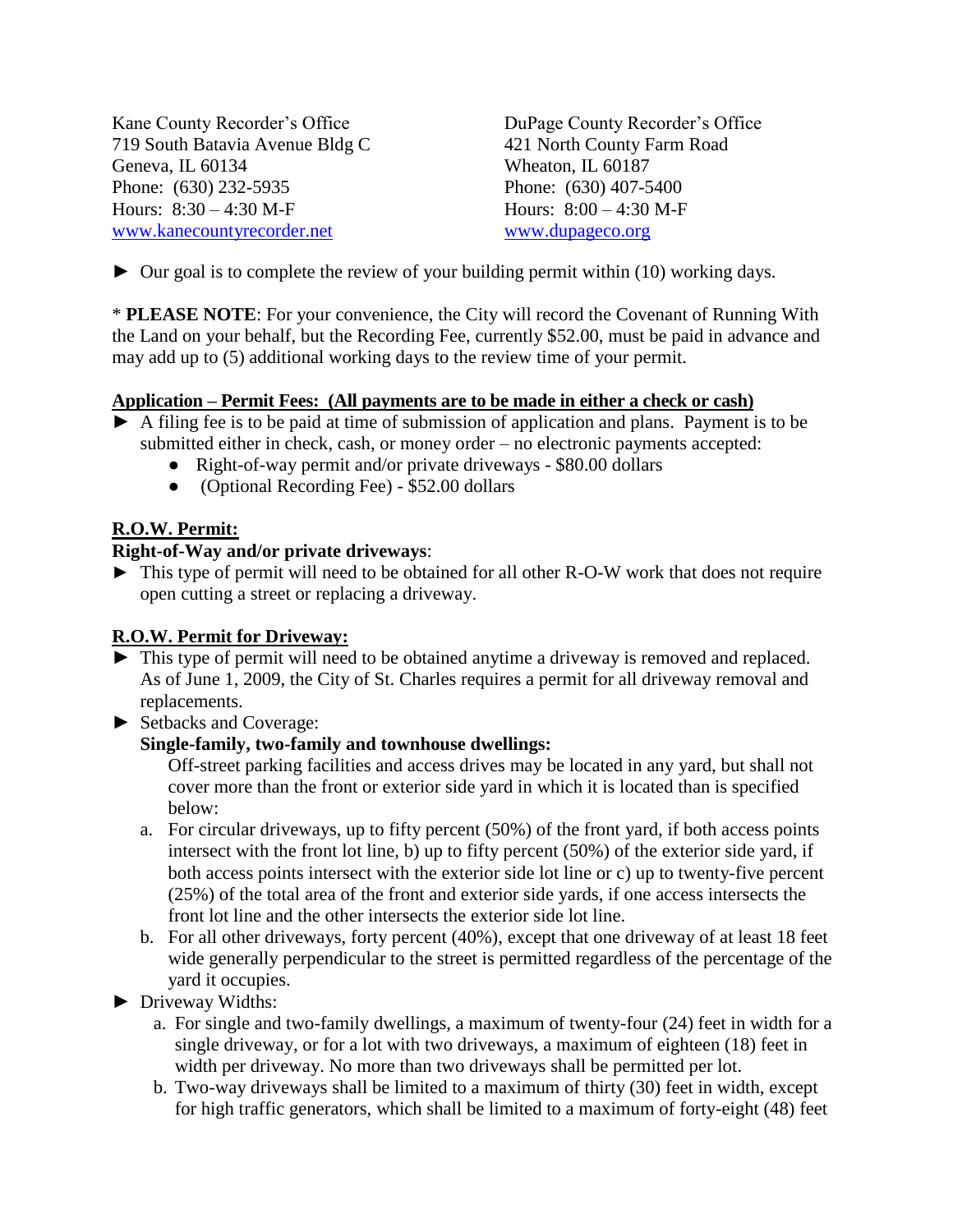in width. High traffic generators shall be considered those land uses which typically generate over 100 trips during their peak hour, as established by the Institute of Traffic Engineers (ITE), or that generate over 750 trips in an average day.

- b. Driveways forty-eight (48) feet or more in width shall contain medians of a minimum width of four (4) feet and a minimum length of twenty-five (25) feet and shall be offset from the right-of-way five (5) feet. Driveway medians for driveways that are less than forty-eight (48) feet in width require design approval from the Director of Public Works.
- c. In the M-2 district, driveways designed to be utilized by semi-trucks to access designated loading docks may be expanded to a maximum of forty-eight (48) feet in width when adjoining non-arterial and non-collector streets, and no driveway median shall be required

## **R.O.W. Permit for Street Cut:**

► This permit will need to be obtained for all R.O.W. work that is performed in or under a City owned street or alley.

## **Required Inspections by Permit Type:**

## **R.O.W. Permit:**

- ► Placement of sidewalk would require one inspection
	- o Base, expansion joint and form inspection prior to sidewalk placement.
- ► Open trench and sidewalk repair would require two inspections:
	- o Trench backfill
	- o Sidewalk placement
- ► Open trench with no pavement or sidewalk would require one inspection:
	- o Restoration
- ► Non-Standard Mailbox would require one inspection:
	- o Footing form inspection prior to footing placement

# **R.O.W. Permit for Driveway:**

- ► Replacement of existing driveway or installation of new driveway (or driveway addition) would require one inspection:
	- o Inspect base, expansion joint material and forms prior to paving.
	- o PLEASE NOTE: Second inspection could be required if curb cut is needed or requested.

## **R.O.W. Permit for a Street Cut:**

- ► Any work performed within an existing road would require three inspections:
	- o Trench backfill
	- o Pavement base inspection prior to paving
	- o Final

**PLEASE NOTE:** 24-hour notice will be required to schedule an inspection for any work performed in the City of St. Charles R.O.W., which include public sidewalk, driveways, and street repairs.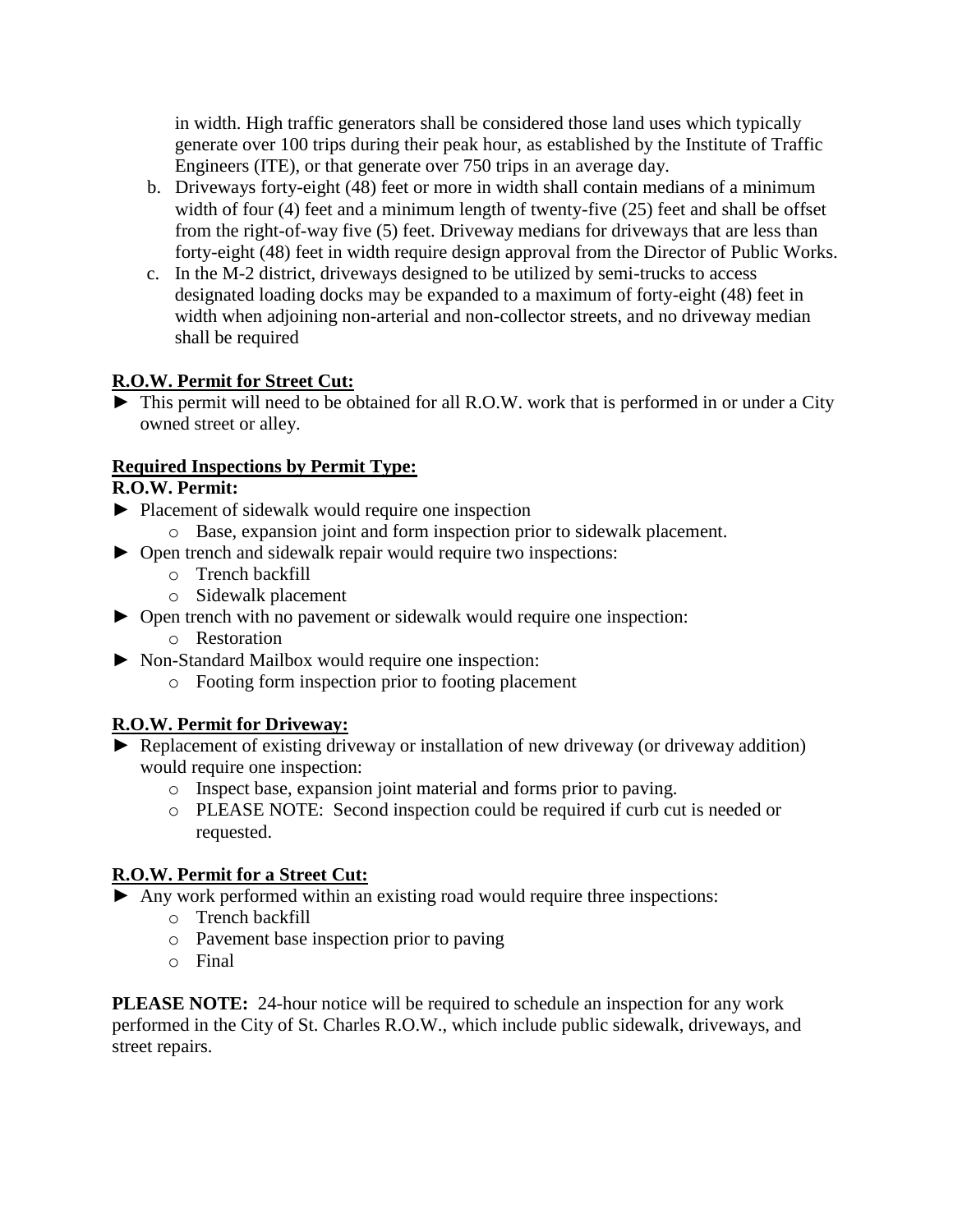#### **Design Requirements:**

► Please refer to the City of St. Charles Engineering Design and Inspection Policy Manual and Details for construction and design requirements. It can be found at the following webaddress:

# **[http://www.stcharlesil.gov/departments/PublicWorks/CityEngineeringOffi](http://www.stcharlesil.gov/departments/PublicWorks/CityEngineeringOffice/policy-manual.html) [ce/policy-manual.html](http://www.stcharlesil.gov/departments/PublicWorks/CityEngineeringOffice/policy-manual.html)**

#### **Additional Design Requirements:**

- $\blacktriangleright$  All Concrete Forms must be a minimum of 6-inches in height. (1x6 or 2x6 wood or metal forms are allowed)
- ► Asphalt and Concrete Pavement Repairs: All pavement repairs must be made in accordance with the Pavement Patch Detail located in the Engineering Design and Inspection Policy Manual.
- ► Temporary Pavement Patch (cold patch is not permitted): Flowable fill placement, if used, should not exceed more than 3-inches below the bottom of the existing pavement. After the flowable fill sets it must be capped with CA-06 stone and existing pavement section must be matched. The remaining void shall be filled with a temporary concrete patch. A layer of visquene shall be placed in-between the flowable fill and concrete patch to permit removal without disturbance to the flowable fill. The concrete shall be removed and replaced with bituminous material prior to the next May 1<sup>st</sup>.
- ► Curb cuts may be completed by removing the "barrier" portion of the existing curb. Approval of this method will be subject to inspection by the Development Engineering Office and completed at the owner's risk. Excessive spauling after saw cutting might require removal of the existing curb per the City's discretion at the applicant's expense.
- ► Any temporary road closures shall be completed with proper traffic control as mandated by Illinois Department of Transportation (IDOT).
- ► The contractor shall coordinate all closures with the City of St. Charles Police Department (630-377-4435) and Tri-Com (630-377-9011).

#### **General Comments:**

- $\Rightarrow$  All inspections are to be scheduled with the Building and Code Enforcement Division Office (630.377.4406) a minimum of 24-hours in advance before bituminous, concrete or nonstandard pavement is placed within the right of way. Scheduling these inspections is encouraged at the time your permit is issued.
- $\Rightarrow$  All construction must be in accordance with the "Manual on Uniform Traffic Control" Devices" (current edition).
- $\Rightarrow$  All documents MUST be submitted to the Building and Code Enforcement Division, approved and a permit issued prior to any work beginning.
- $\Rightarrow$  All construction must be in accordance with the St. Charles Municipal Code, the City of St. Charles Engineering Design and Inspection Policy Manual (current edition), the Illinois Department of Transportation "Standards Specifications for Road and Bridge Construction" (current editions) and all final "Supplemental Specifications" published as of the date of this permit.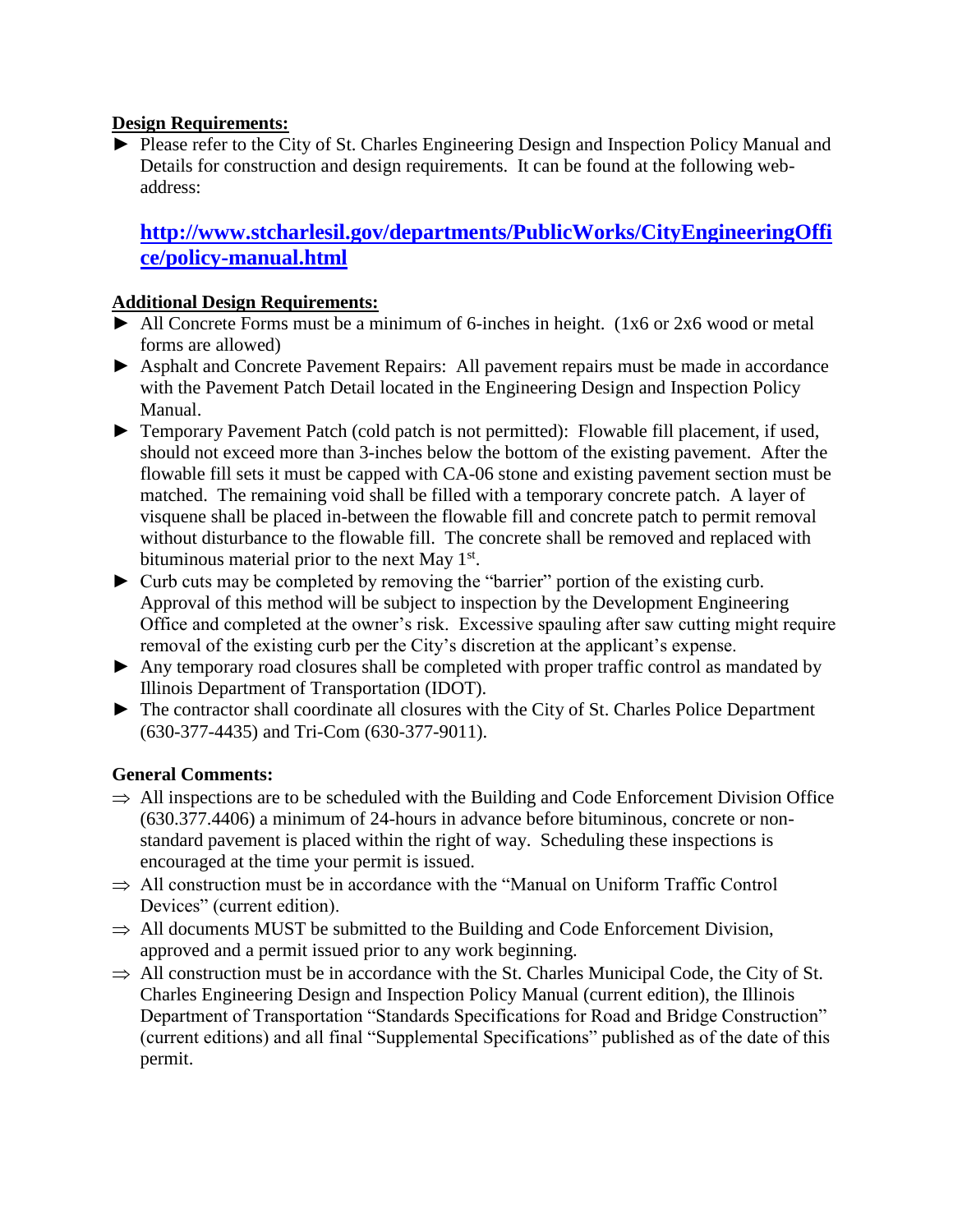$\Rightarrow$  Applicant is responsible for contacting JULIE for utility locations (800.892.0123). You will be given a Dig Number; it is very important to retain this number for any references on these locations. Color code for the JULIE marking are as follows:

|                | <b>Electric Utilities</b>       | Red         |
|----------------|---------------------------------|-------------|
|                | Comcast (Cable)                 | Orange      |
|                | • Northern Illinois Gas (NICOR) | Yellow      |
|                | <b>Sewer Utilities</b>          | Green       |
| $\blacksquare$ | <b>Telephone Utilities</b>      | Orange      |
|                | • Water Utilities               | <b>Blue</b> |

**PLEASE NOTE**: Underground traffic signal utilities are NOT located when contacting J.U.L.I.E. When working near traffic signals or suspected underground traffic signal utilities, please contact the City for the current contractor's contact information.

01.2019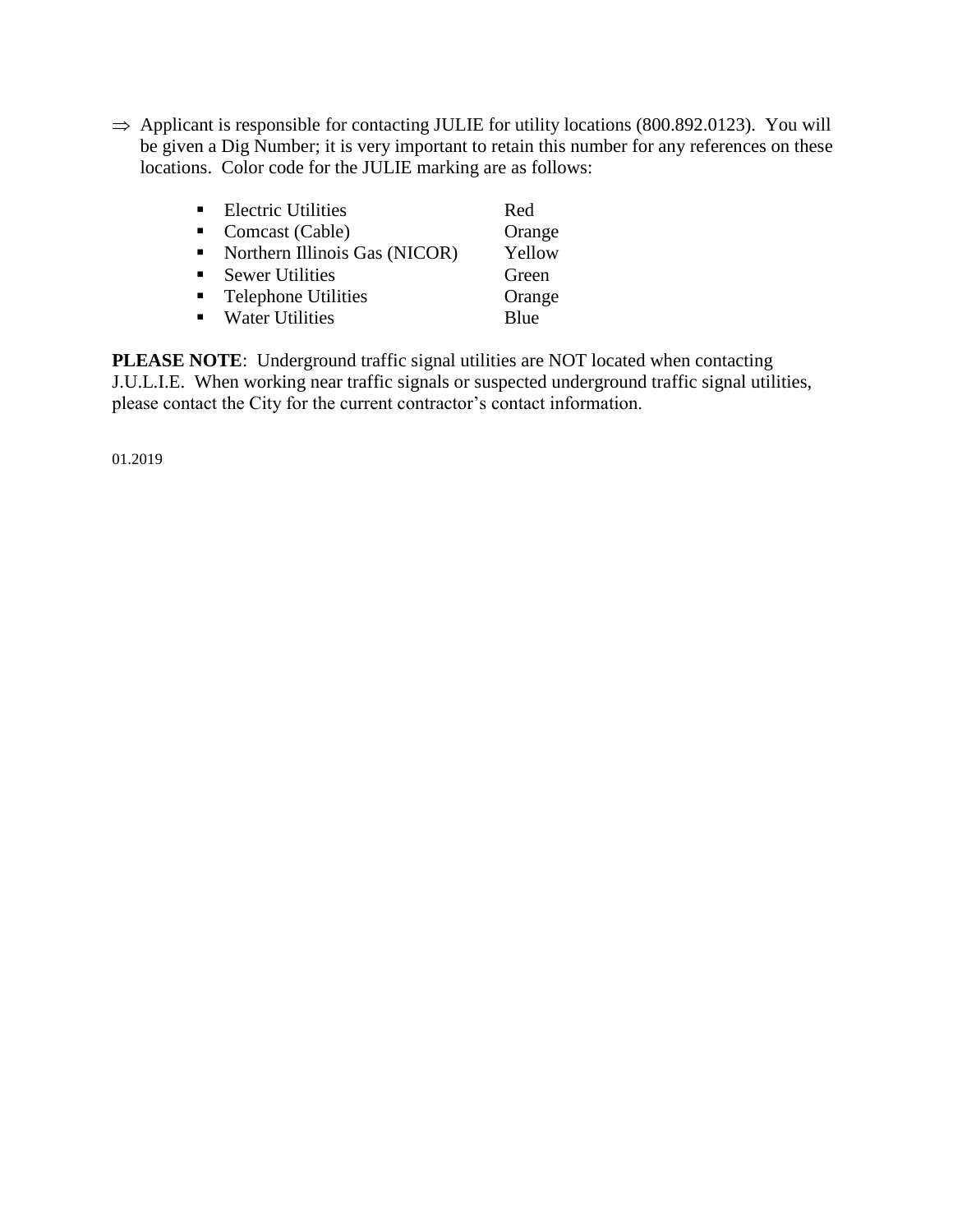## **COVENANT RUNNING WITH THE LAND – RECORD**

THE DECLARATION OF COVENANTS made this \_\_\_\_\_\_ day of \_\_\_\_\_\_\_\_\_\_, 20\_\_\_, by \_\_\_\_\_\_\_\_\_\_\_\_\_\_\_\_\_\_\_\_\_\_\_\_\_\_\_\_\_\_\_\_\_\_\_\_\_\_\_\_\_\_\_\_\_\_\_\_ (individually or collectively, the

"Declarant(s)");

#### **WITNESSETH THAT**

WHEREAS, the Declarant(s) is/are the owner(s) in fee simple of certain real estate (the "Property") in St. Charles, Illinois, legally described as follows:

| Parcel Number:     |  |
|--------------------|--|
| Commonly known as: |  |

WHEREAS, the City of St. Charles ("City") regulates the public rights-of-way within its boundaries; and

\_\_\_\_\_\_\_\_\_\_\_\_\_\_\_\_\_\_\_\_\_\_\_\_\_\_\_\_\_\_\_\_\_\_\_\_\_\_\_\_\_\_\_\_\_\_\_\_\_\_\_\_\_\_\_\_\_\_\_\_\_\_\_\_\_\_\_\_\_\_\_\_\_\_\_\_\_\_ \_\_\_\_\_\_\_\_\_\_\_\_\_\_\_\_\_\_\_\_\_\_\_\_\_\_\_\_\_\_\_\_\_\_\_\_\_\_\_\_\_\_\_\_\_\_\_\_\_\_\_\_\_\_\_\_\_\_\_\_\_\_\_\_\_\_\_\_\_\_\_\_\_\_\_\_\_\_

WHEREAS, the Declarant(s) wish to install a:

#### **(Please check appropriate improvement being installed)**

- 
- **Non- Standard Pavement Non-Standard Mailbox**
- **Under Pavement Heating System**

in a public right-of-way; and

WHEREAS, the City is willing to allow such installation pursuant to the terms and conditions set forth in this Declaration.

NOW, THEREFORE, THE DECLARANT(S) DECLARE AS FOLLOWS:

1. The Declarant(s), their assigns and successors in title hereby shall install the aforeidentified improvement in full compliance with the laws, ordinances, resolutions, rules and regulations of the City of St. Charles, Kane County, the State of Illinois or any other governmental unit or agency having jurisdiction, applicable thereto as amended from time to time. The afore-identified improvement shall be constructed and installed by the Declarant(s) at their expense and in strict accordance with plans and specifications that must be submitted and approved by the Development Engineering Department prior to the commencement of any construction and/or installation.

□ Private Service Walk **Democratic Underground Sprinkling System**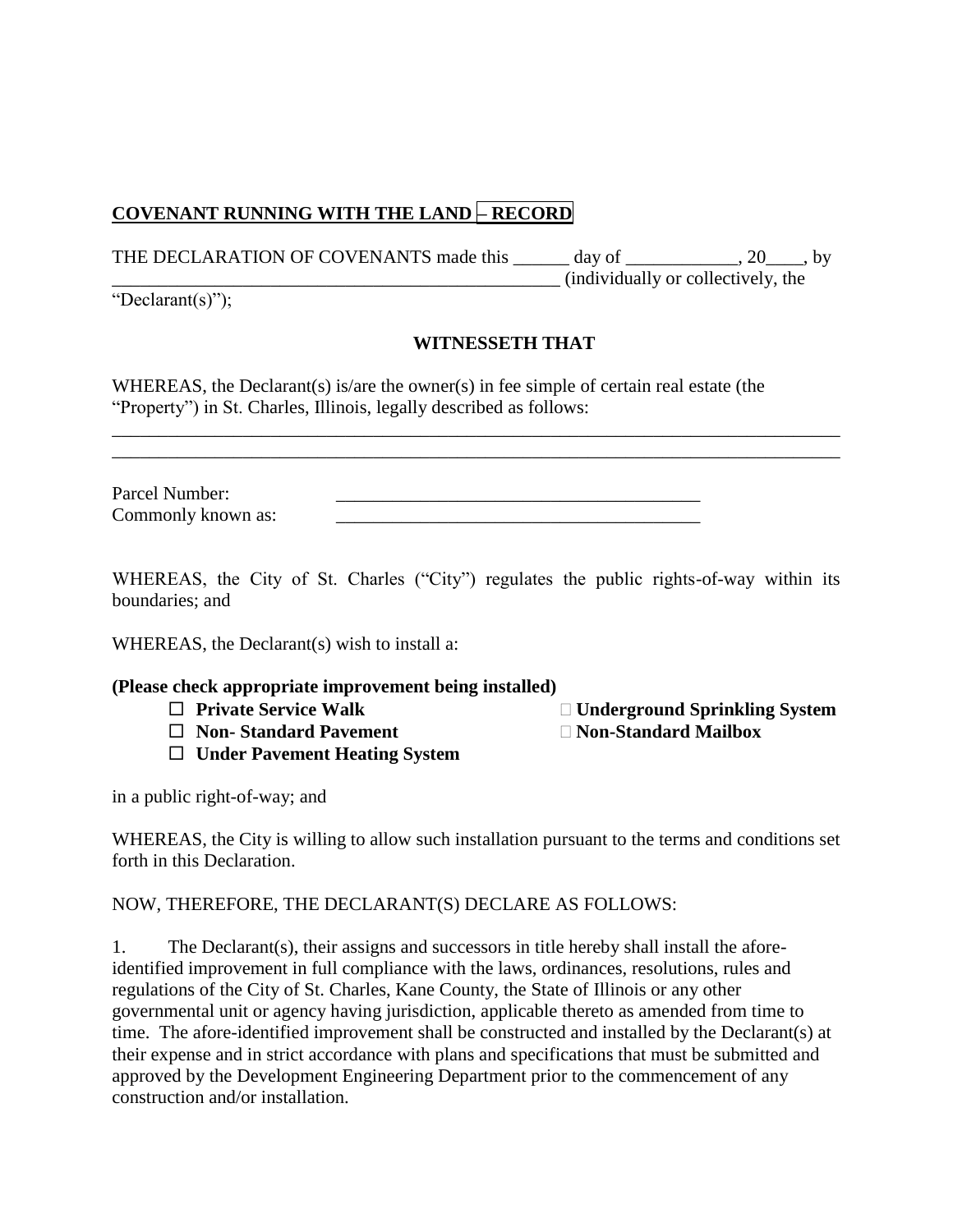2. Upon construction and installation or removal of the afore-identified improvement, the Declarant(s) shall restore the surrounding area to its original condition immediately prior to construction and installation or removal. In the event the Declarant(s) do not restore the surrounding area, the City may restore the surrounding area and charge the costs thereof to the Declarant(s). Any such expense incurred by the City in connection with this paragraph shall create a lien against the Property.

3. The Declarant(s) and their assigns and successors in title hereby agree to and do hereby release the City, its officers, agents and employees from any obligation as a result of damages to the afore-identified improvement which may occur in the course of the installation, removal, maintenance or repair of any utility within said right-of-way, or as the result of street construction/repair, snow removal, or street cleaning by the City.

4. The Declarant(s), their assigns and successors in title hereby agree to indemnify and hold the City of St. Charles and the public utilities which are from time to time authorized to use said easements and public rights-of-way, and both groups' officers, agents and employees, harmless from any damages, injuries, and costs including damages to the utility equipment or public rightof-way, occasioned by the installation, maintenance, location, repair of the afore-identified improvement, said costs to include attorney fees and costs of litigation.

5. The Declarant(s), their assigns and successors in title hereby agree to indemnify and hold the City, its officers, officials, employees and agents harmless from any and all claims and causes of action (including, but not limited to, those brought, asserted or alleged by third parties), and liabilities or expenses, including judgments, costs and damages, and including any and all attorney's fees and costs incurred by the City, alleged to have occurred from the installation, construction, repair, maintenance, continued existence, or removal of the afore-identified improvement.

6. The afore-identified improvement shall at all times remain the property of the Declarant(s) and the City shall not be responsible for the continued maintenance or repair of the afore-identified improvement; provided, however, should the Declarant(s) fail to properly maintain or repair the afore-identified improvement, the City may at its option, perform the required maintenance or repairs and charge the Declarant(s) the costs and expenses incurred therein. Any such expense incurred by the City in connection with this paragraph shall create a lien against the Property.

7. This Declaration shall not give rise to any right of ownership in the City right-of-way to the Declarant(s); said right-of-way shall continue to be a public property held by the City in trust for the general public.

8. The afore-identified improvement shall be constructed, installed, maintained and used so as to not interfere with either the public use of the City right-of-way or the rights of abutting and adjoining land owners.

9. Should the City determine, in its sole discretion, that the afore-identified improvement should be removed, the Declarant(s), at their expense, shall remove the afore-identified improvement. If the Declarant(s) fail to do so within twenty one (21) days from notice of the City's determination the City may at its option, remove the afore-identified improvement and charge the Declarant(s) the costs and expenses incurred therein. Any such expense incurred by the City in connection with this paragraph shall create a lien against the Property.

10. Declarant(s) understand and agree that the City, public utilities and/or cable television companies, and their successors and assigns, may also have certain rights in, over, under, upon or across the City right-of-way and that this Declaration does not affect or diminish the rights of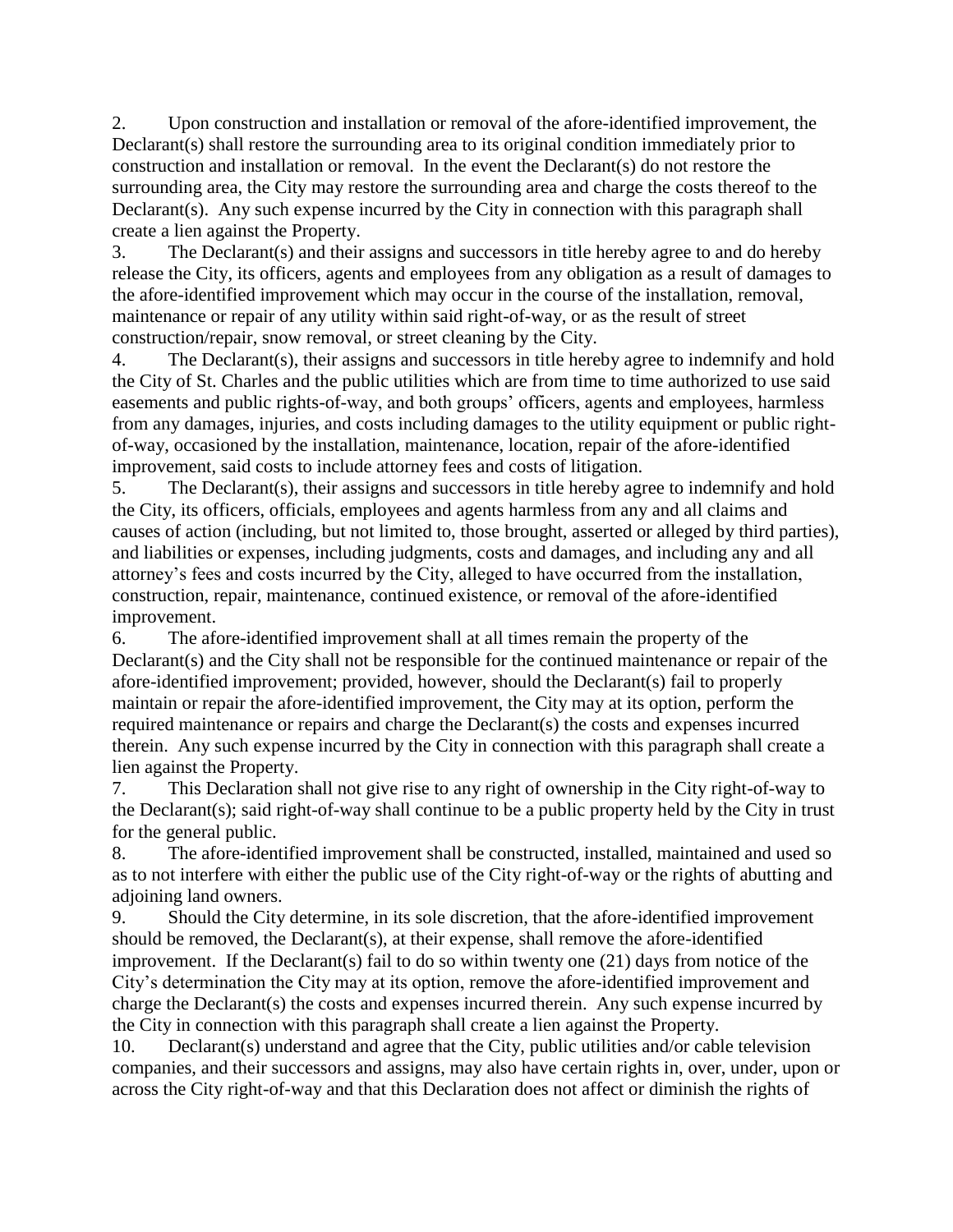those parties and that the construction, installation, repair, maintenance and/or use of the aforeidentified improvement will not affect or diminish such rights.

11. Prior to installing the afore-identified improvement, the Declarant(s) shall deliver to the City a recorded copy of this Declaration.

12. This Declaration shall be binding upon and inure to the benefit of the respective heirs, successors and assigns of the parties hereto.

13. The provisions of this Declaration shall be enforceable by the City and any costs related to such enforcement, including attorney fees and court costs, shall be paid by the Declarant(s).

14. This Declaration shall not be terminated or modified without the written consent of the City.

This instrument prepared by:

Robert J. Vann, Building and Code Enforcement Division Manager City of St. Charles, 2 East Main Street, St. Charles IL 60174-1984

IN WITNESS WHEREOF, the undersigned have executed this Declaration at\_\_\_\_\_\_\_\_\_\_\_\_\_\_, Illinois

| <b>Print Full Name</b>                                                                                                                                                                                                     | Print Full Name                                                                                                                  |  |
|----------------------------------------------------------------------------------------------------------------------------------------------------------------------------------------------------------------------------|----------------------------------------------------------------------------------------------------------------------------------|--|
| Property Owner's Signature                                                                                                                                                                                                 | Property Owner's Signature                                                                                                       |  |
| <b>STATE OF ILLINOIS</b><br>$)$ SS.                                                                                                                                                                                        |                                                                                                                                  |  |
| <b>COUNTY OF</b>                                                                                                                                                                                                           |                                                                                                                                  |  |
| signed, sealed and delivered said instrument as his/her/their free and voluntary act for the<br>uses and purposes therein set forth.<br>Given under my hand and seal this ___________ day of ________________, 20________. | to me to be the same person(s) whose name(s) is/are subscribed in the foregoing instrument,                                      |  |
|                                                                                                                                                                                                                            | <b>NOTARY PUBLIC</b>                                                                                                             |  |
| THIS DOCUMENT IS TO BE RETURNED TO:                                                                                                                                                                                        | City of St. Charles<br>Attn: Building & Code Enforcement<br>Two East Main Street<br>St. Charles, IL 60174<br>Phone: 630/377-4406 |  |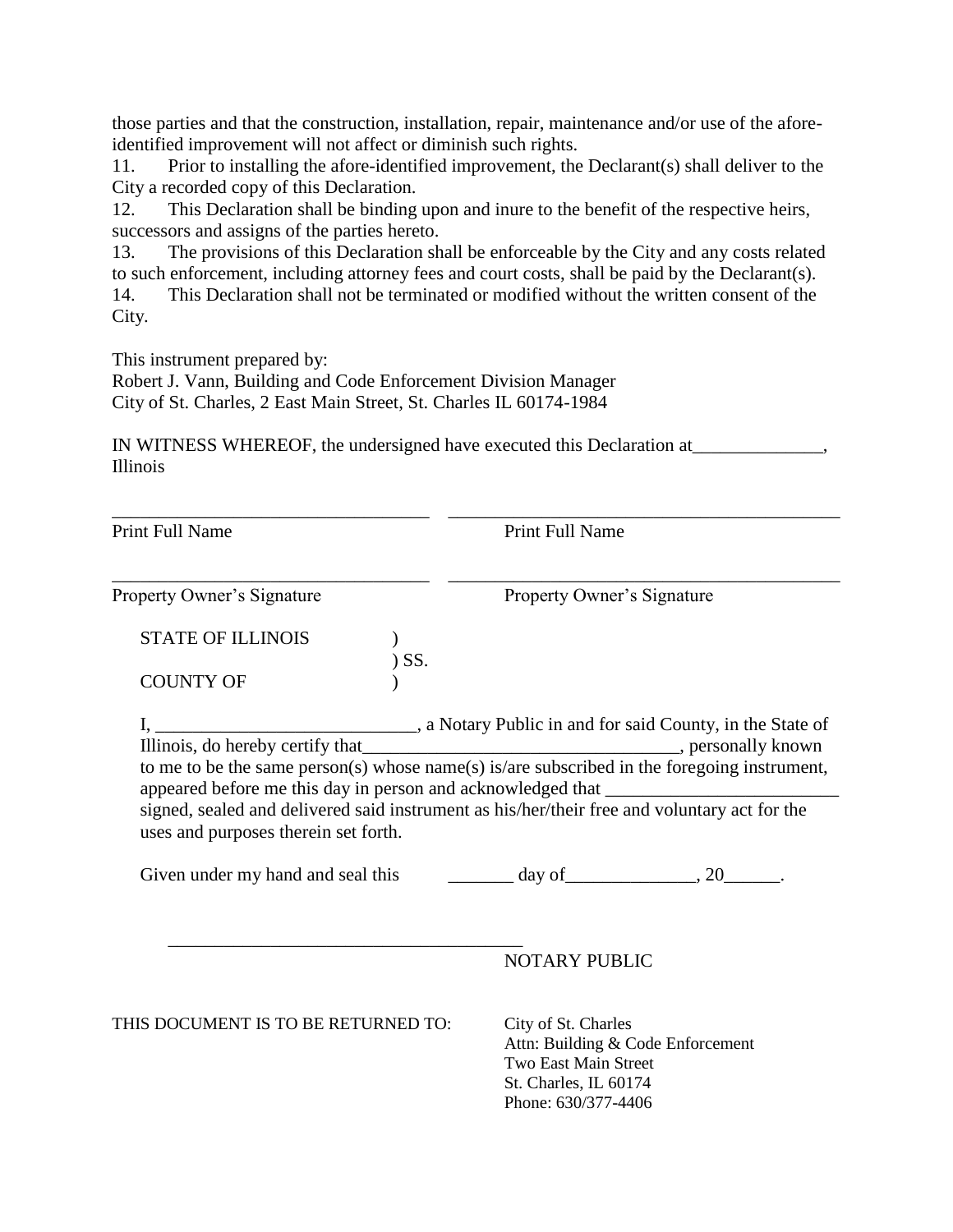

# **CITY OF ST CHARLES Application for Driveway, Right-Of-Way or Street Cut Permit**

**Department: Building & Code Enforcement Division Phone: (630) 377-4406**  Application Date: Parcel No. Permit No **PLEASE PRINT ALL INFORMATION I, \_\_\_\_\_\_\_\_\_\_\_\_\_\_\_\_\_\_\_\_\_\_\_\_\_\_\_\_\_\_\_\_\_\_\_\_, do hereby apply for a permit for the following described work located at located at located Cost: Description of proposed work: I hereby apply for a permit to conduct the following: (check all that apply) Private Driveway Right-Of-Way Street Cut Service Walk Check List for Submittal of Application:**  $\Box$  Building Permit Application – Completely Filled Out.  $\Box$  Two-2 copies of the plat of survey highlighting the area in which the work being conducted.  $\Box$  Two-2 copies of the details of the proposed work. An original copy of a Permit Bond or Performance Bond in the amount of \$10,000 with the City of St. Charles listed as beneficiary. An original copy of a Certificate of Liability Insurance with special provisions listing the City of St. Charles as additional insured. If you are using Non-standard pavement such as paving bricks, stamped concrete, colored concrete or stamped asphalt, or installing a mailbox with a brick/stone enclosure the property owner is required to complete and file with the Kane County Recorder's Office a Covenant Running With the Land prior to the submittal of the application. If you would prefer, the City will arrange for this document to be recorded with Kane County. You will need to pay at the time submittal an extra \$52.00 by cash or check payable to the City of St. Charles. Submittal fee payments is to be by cash or check payable to the City of St. Charles (ROW; Driveway Fees \$80.00)

| <b>Owner of the Property:</b><br>Name:                                                                                                                                                                                         | Applicant:<br>Name:  |
|--------------------------------------------------------------------------------------------------------------------------------------------------------------------------------------------------------------------------------|----------------------|
| Address: No. 1998                                                                                                                                                                                                              |                      |
| City/State/Zip Code:                                                                                                                                                                                                           |                      |
| Telephone NO.                                                                                                                                                                                                                  | Telephone NO.        |
|                                                                                                                                                                                                                                |                      |
| <b>General Contractor:</b>                                                                                                                                                                                                     |                      |
| Name:                                                                                                                                                                                                                          | Name:                |
|                                                                                                                                                                                                                                |                      |
| City/State/Zip Code:                                                                                                                                                                                                           | City/State/Zip Code: |
| Telephone NO.                                                                                                                                                                                                                  | Telephone NO.        |
| Email: The Commission of the Commission of the Commission of the Commission of the Commission of the Commission of the Commission of the Commission of the Commission of the Commission of the Commission of the Commission of |                      |